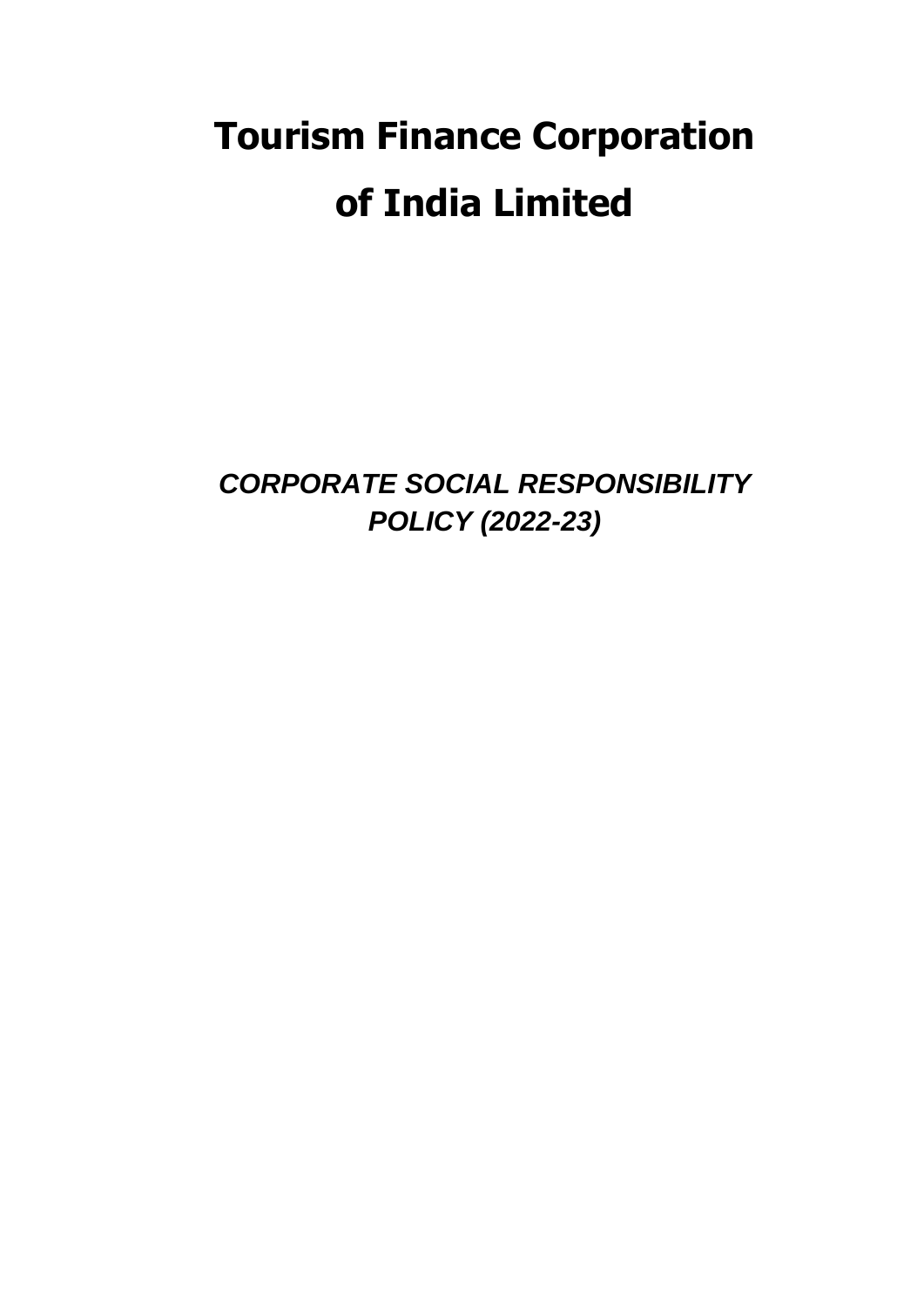# *INDEX*

- 1. CSR Vision Statement & Objective
- 2. Financial Resource and Commitment
- 3. Role of the Board and the CSR Committee
- 4. CSR policy planning & Implementation
- 5. Activities allowed as per section 135 of the Companies Act 2013
- 6. Priority programmes/projects for 2022-23
- 7. Implementation Agencies
- 8. Implementation and monitoring
- 9. Power for approval
- 10. Reporting and disclosure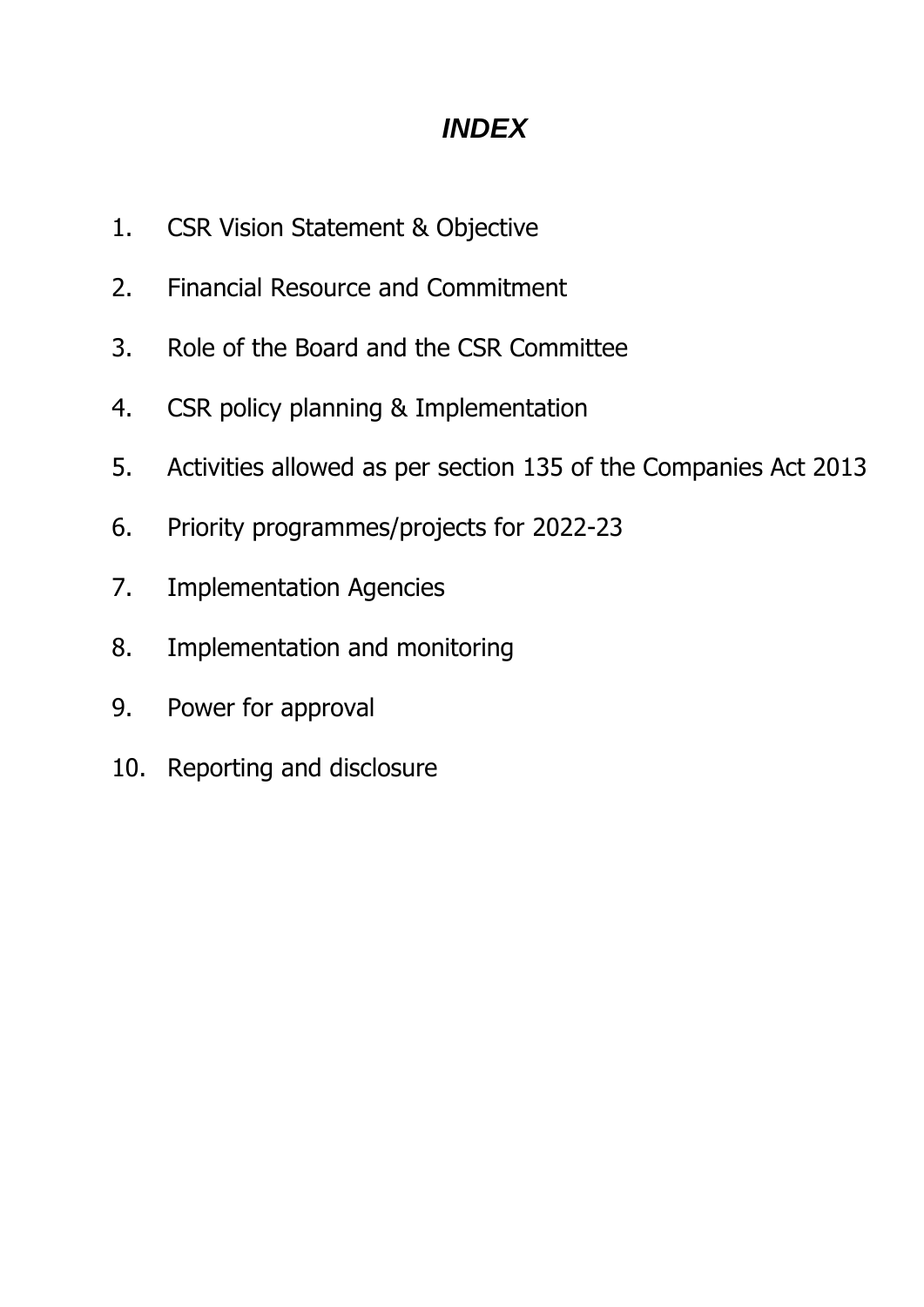# *1. CSR VISION AND OBJECTIVES*

### **CONCEPT:**

This policy, which encompasses the company's philosophy for delineating its responsibility as *a corporate citizen* and lays down the quidelines and mechanism for undertaking socially useful programmes for welfare & sustainable development of the community at large, is titled as the '**TFCI CSR Policy'.**

#### **VISION STATEMENT**

Ensuring the selection, implementation and monitoring of CSR initiatives in letter and spirit through appropriate procedures and transparent reporting in compliance with provision of Companies Act and applicable laws.

To promote and create additional employment opportunities particularly in Tourism Sector by enhancing vocational skill specially among the children, women, young entrepreneurs, by undertaking livelihood enhancement projects as a key contributor to the growth of India and support sustainable development activities aimed at creating a cleaner, greener and healthier environment. To support project which would promote tourism in the country by perseveration/protection/enhancement of tourism products of the country.

### **OBJECTIVES**

- To support activities aimed at development of human skills particularly needed for tourism sector.
- To support activities/projects which would promote tourism in the country including protection of national heritage of art and culture, restoration of building and sites of heritage importance, work of art, promotion and development of traditional art, handicraft etc.
- To support activities which help cleaner, greener and healthier environment and thereby enhancing TFCI's perception as a social responsible entity.

### *2. FINANCIAL RESOURCES AND COMMITMENT*

For achieving its CSR objectives through implementation of meaningful & sustainable CSR programmes, TFCI will allocate at least two percent of the average net profits of the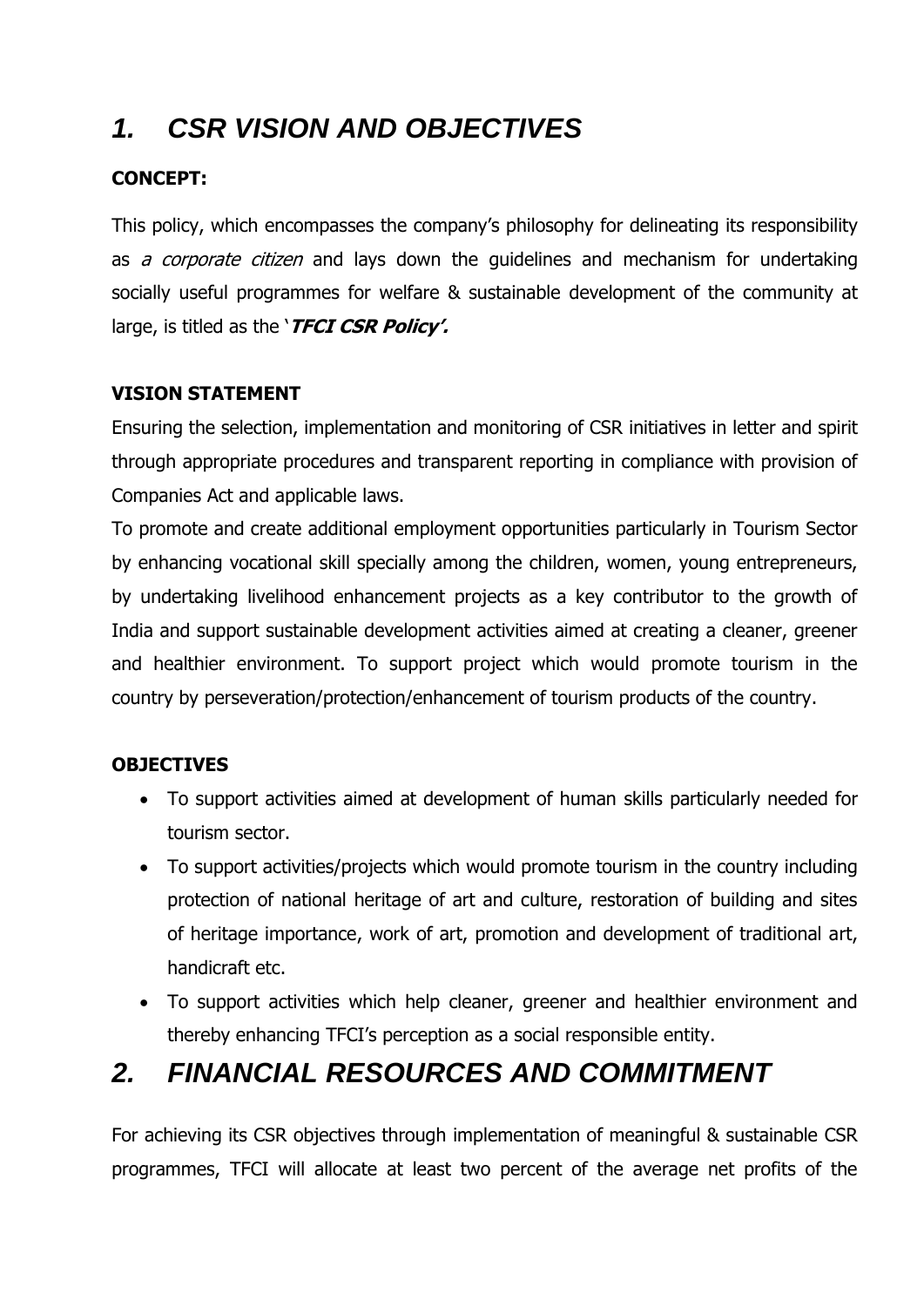company made during the three immediately preceding financial years calculated in accordance with the provisions of section 198 of the Companies Act, 2013. Excluding:

- Any profit arising from any overseas branch or branches of the company whether operated as a separate company or otherwise;
- Any dividend received from other companies in India, which are covered under and complying with the provisions of section 135 of the Companies Act, 2013.

Accordingly, for TFCI the CSR budget for FY 2022-23 would be: Rs.2.034 crore as detailed below:

**(Rs. In Crore)**

| <b>Year</b> | <b>Net Profit</b><br>(including tax u/s<br>198) | Average of the<br>three years net<br>profits | 2% of average<br><b>Net Profit</b> |
|-------------|-------------------------------------------------|----------------------------------------------|------------------------------------|
| 2019-20     | 97.45                                           |                                              |                                    |
| 2020-21     | 99.85                                           | 101.73                                       | 2.034                              |
| 2021-22     | 107.90                                          |                                              |                                    |

### *3. ROLE OF THE BOARD AND THE CSR COMMITTEE*

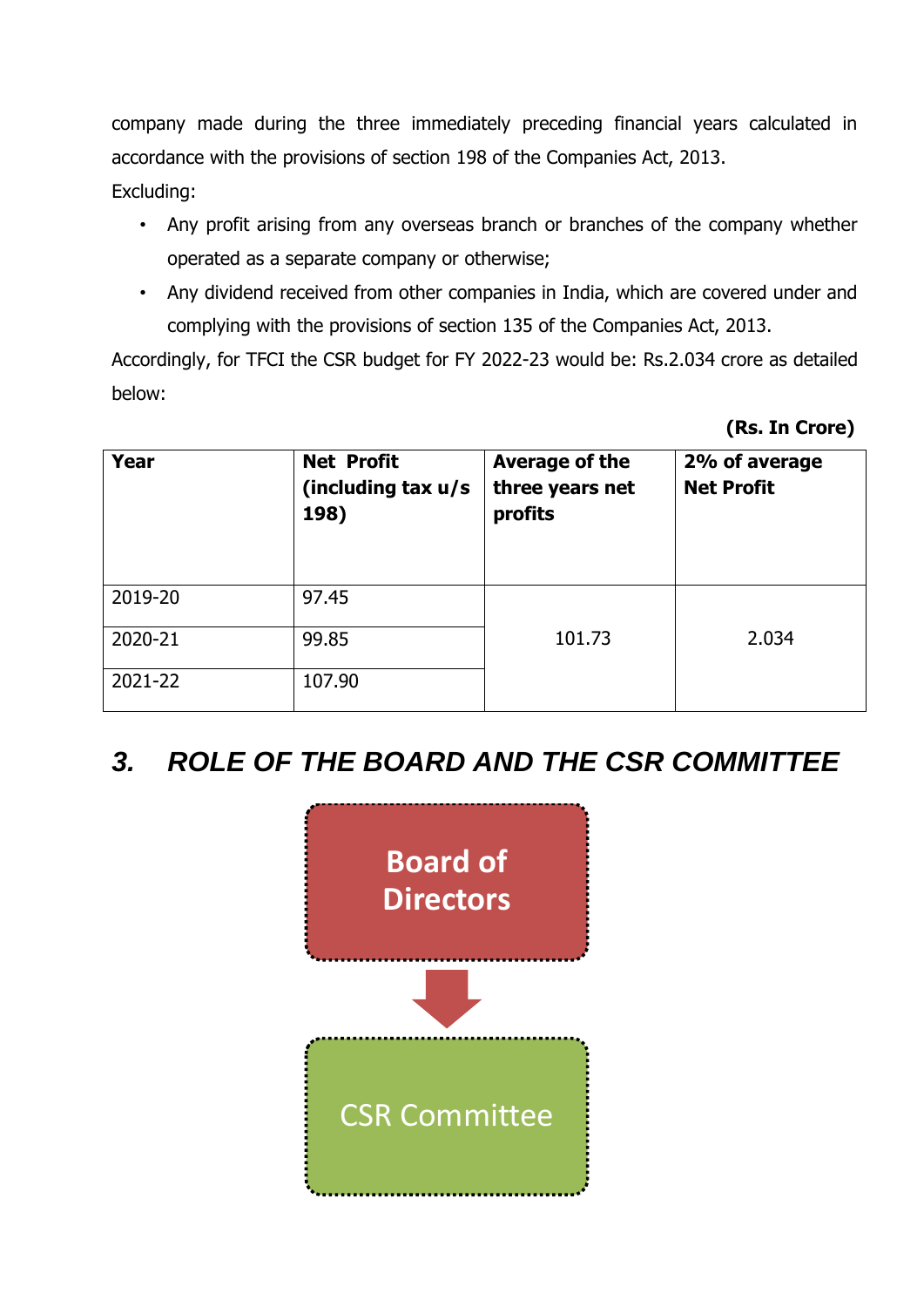#### ROLE OF THE BOARD:

- Constitute a Board level CSR Committee
- Approve the CSR Policy and disclose contents of such policy in its report and place it on company's website
- Ensure implementation of activities as per Rule 4 of The Companies (Corporate Social Responsibility Policy) Rules, 2014.
- Ensure 2% net profit spend (In case of unspent amount related to on-going project – transfer such amount to separate bank account, In case of unspent amount is related to other than on-going project – transfer such amount to funds prescribed in Schedule VII to the Act)
- Disclose reasons for not spending the amount (if applicable)
- Alter the annual action plan as recommended by the CSR Committee (if required)
- Extend the duration of existing Project beyond one year, which was initially not approved as a multi-year Project.
- Satisfy itself that the funds so disbursed have been utilised for the purposes and in the manner as approved by it.
- In case of on-going project monitor the implementation of the project with reference to the approved timelines and year-wise allocation.
- Ensure that Administrative Overheads shall not exceed 5% of total expenditure of company for the financial year.
- Approval by way of resolution at the time when  $-$  (a) company spent in excess (b) company want to setoff said excess amount
- Transfer capital asset created prior to 22nd January, 2021 to prescribed entities (section 8 company, regd. public trust, regd. society, beneficiary or public authority) within prescribed time limit.
- Disclose on the Website
	- Composition of CSR Committee
	- CSR Policy
	- Projects approved by the Board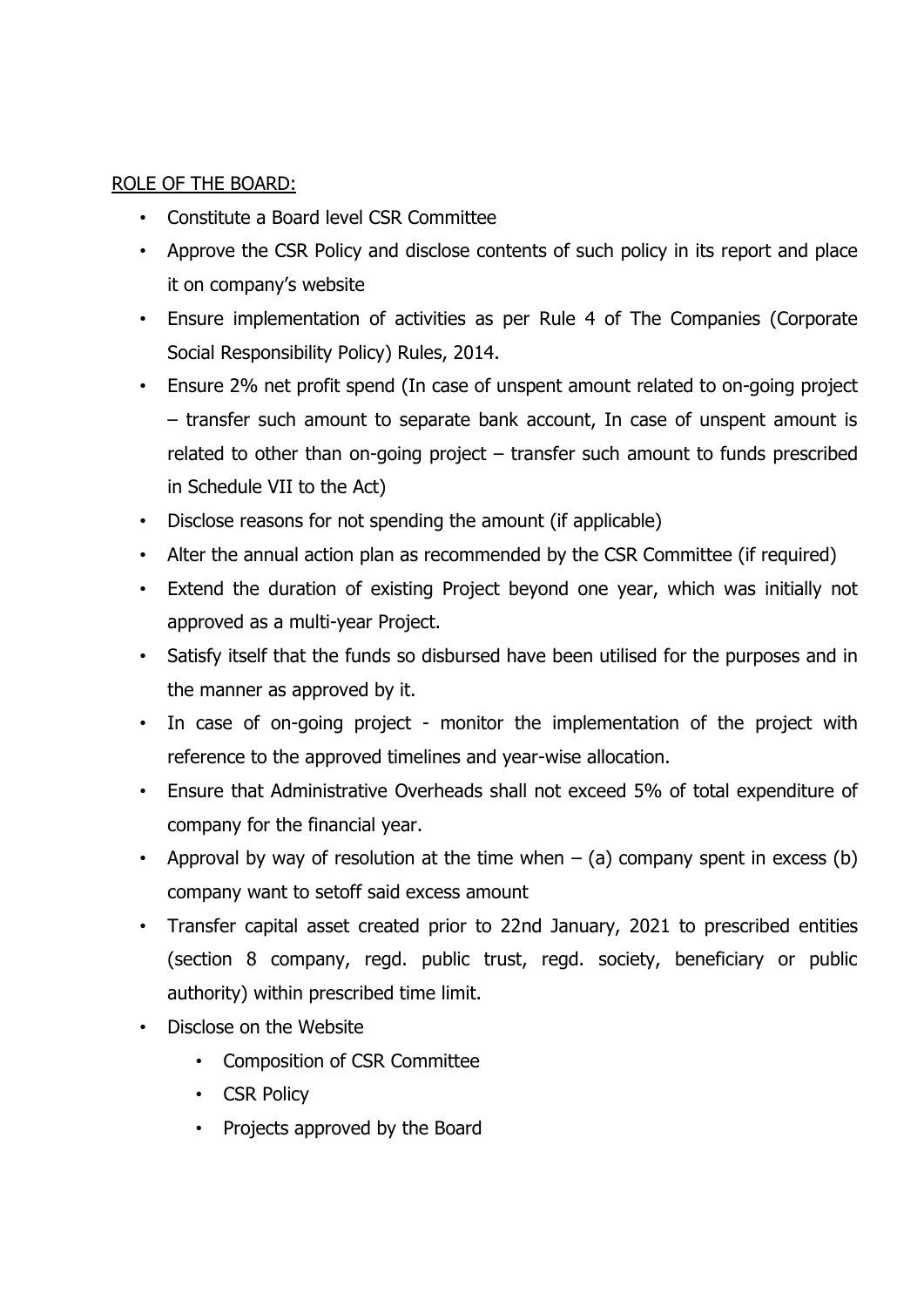#### ROLE OF CSR COMMITTEE OF DIRECTORS:

- Formulate and recommend a CSR policy to the Board.
- Recommend activities and the amount of expenditure to be incurred.
- Monitor the CSR policy from time to time.
- Recommend the implementation of CSR Activities/Projects.
- Formulate and recommend an annual action plan in pursuance of its CSR policy as per the Rule 5(2) of The Companies (Corporate Social Responsibility Policy) Rules, 2014.
- Recommend changes to the Board, if any, needed in the annual action plan with reasonable justification to that effect.
- Recommend to the Board to Extend the duration of existing CSR Activities/Projects.
- Review the monitoring of on-going CSR Projects/Activities.

### *4. CSR POLICY PLANNING & IMPLEMENTATION ELEMENTS*

Identify priority program activities/projects

 $\perp$ 

Initial assessment and selection of implementation agencies

 $\perp$ 

Implementation and Monitoring Evaluation and impact assessment

↓

Annual Reporting and Disclosure

# *5. SCHEDULE VII OF SEC. 135, COMPANIES ACT 2013*

Activities allowed as per the Schedule VII under section 135 of the Companies Act, 2013

are activities relating to:—

(i) Eradicating hunger, poverty and malnutrition, promoting health care including preventive health care and sanitation including contribution to the Swach Bharat Kosh setup by the Central Government for the promotion of sanitation and making available safe drinking water.

(ii) promoting education, including special education and employment enhancing vocation skills especially among children, women, elderly and the differently abled and livelihood enhancement projects.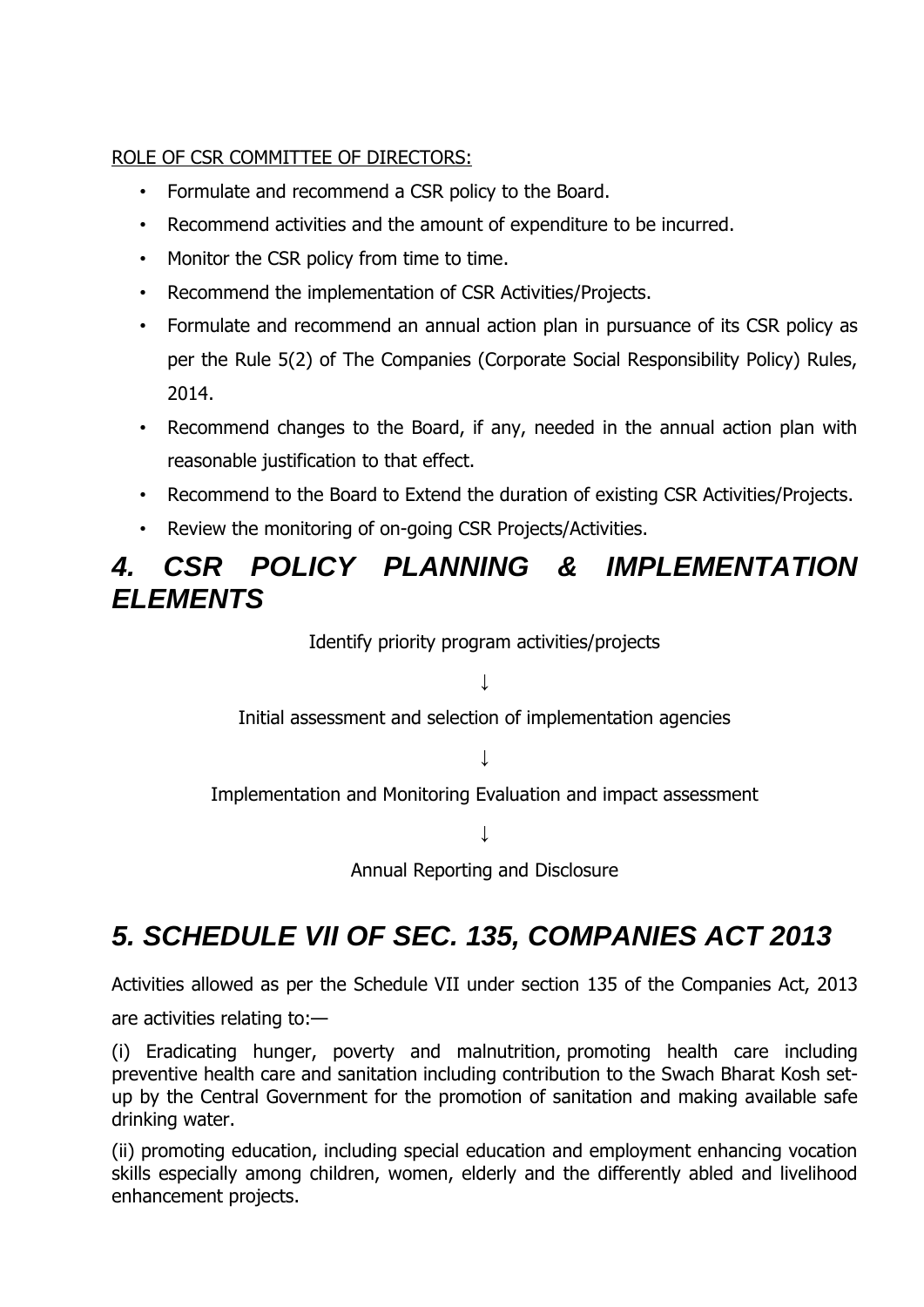(iii) promoting gender equality, empowering women, setting up homes and hostels for women and orphans; setting up old age homes, day care centres and such other facilities for senior citizens and measures for reducing inequalities faced by socially and economically backward groups.

(iv) ensuring environmental sustainability, ecological balance, protection of flora and fauna, animal welfare, agroforestry, conservation of natural resources and maintaining quality of soil, air and water including contribution to the Clean Ganga Fund set-up by the Central Government for rejuvenation of river Ganga.

(v) protection of national heritage, art and culture including restoration of buildings and sites of historical importance and works of art; setting up public libraries; promotion and development of traditional art and handicrafts;

(vi) measures for the benefit of armed forces veterans, war widows and their dependents, Central Armed Police Forces (CAPF) and Central Para Military Forces (CPMF) veterans, and their dependents including widows;

(vii) training to promote rural sports, nationally recognised sports, para-Olympic sports and Olympic sports

(viii) contribution to the prime minister's national relief fund or Prime Minister's Citizen Assistance and Relief in Emergency Situations Fund (PM CARES Fund) or any other fund set up by the central govt. for socio economic development and relief and welfare of the schedule caste, tribes, other backward classes, minorities and women;

(ix) (a) Contribution to incubators or research and development projects in the field of science, technology, engineering and medicine, funded by the Central Government or State Government or Public Sector Undertaking or any agency of the Central Government or State Government; and (b) Contributions to public funded Universities; Indian Institute of Technology (IITs); National Laboratories and autonomous bodies established under Department of Atomic Energy (DAE); Department of Biotechnology (DBT); Department of Science and Technology (DST); Department of Pharmaceuticals; Ministry of Ayurveda, Yoga and Naturopathy, Unani, Siddha and Homoeopathy (AYUSH); Ministry of Electronics and Information Technology and other bodies, namely Defence Research and Development Organisation (DRDO); Indian Council of Agricultural Research (ICAR); Indian Council of Medical Research (ICMR) and Council of Scientific and Industrial Research (CSIR), engaged in conducting research in science, technology, engineering and medicine aimed at promoting Sustainable Development Goals (SDGs).

(x) rural development projects.

(xi) slum area development projects.

Explanation.- For the purposes of this item, the term `slum area' shall mean any area declared as such by the Central Government or any State Government or any other competent authority under any law for the time being in force.

(xii) disaster management, including relief, rehabilitation and reconstruction activities.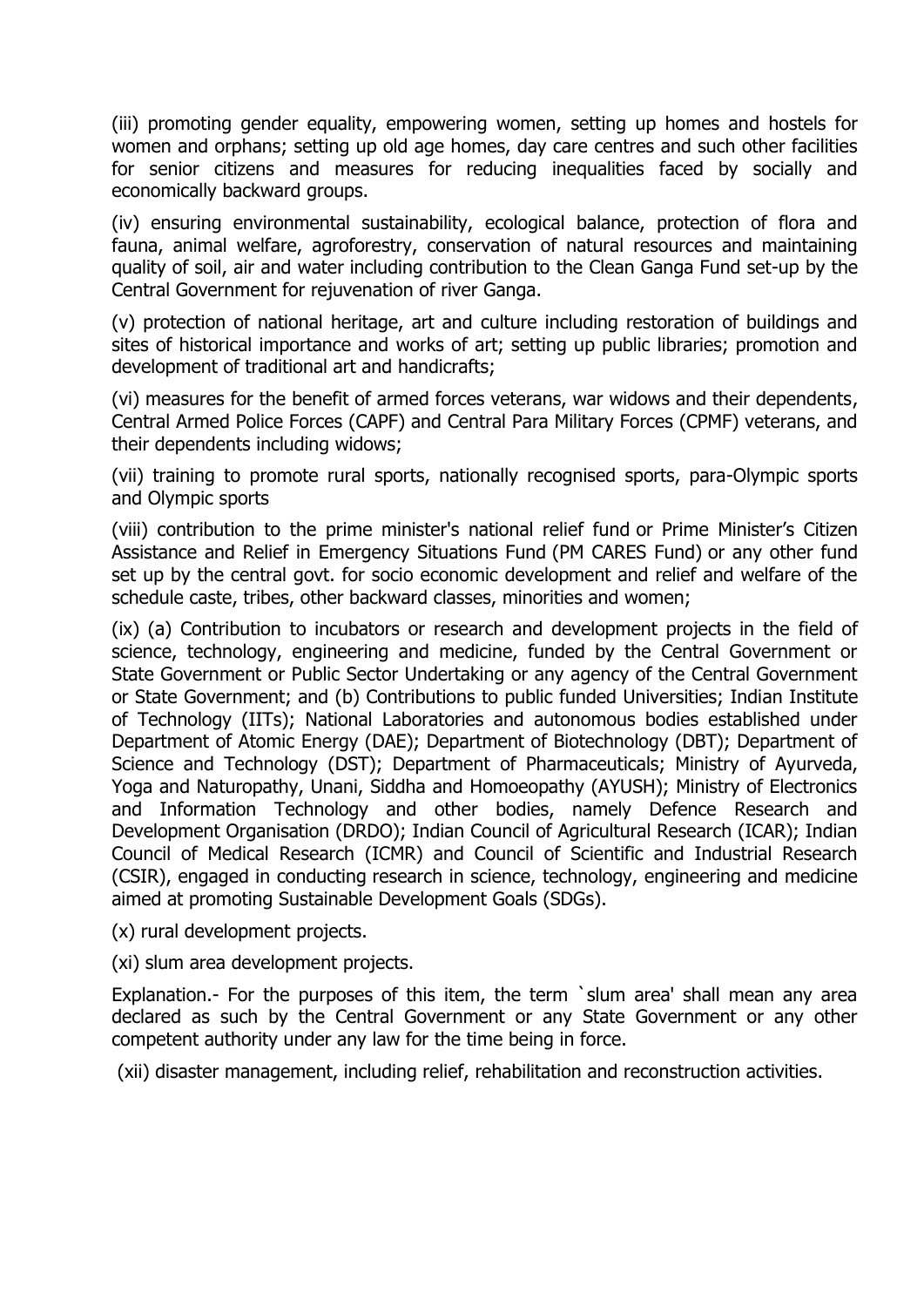# **6. PRIORITY PROGRAMS / PROJECTS FOR 2022-23 & GEOGRAPHIC AREAS**

- 5% of the funds committed during the year 2022-23 may be used for building CSR capacities of TFCI personnel as well as those of implementing agencies.
- Long gestation, high impact projects shall be given priority.
- TFCI shall avoid taking up adhoc, one-time, philanthropic activities. However, contribution to the Prime Ministers' National Relief Fund, Clean Ganga Fund or any other fund set up by the Central Government for socio-economic development and relief and welfare of the Scheduled Castes, the Scheduled Tribes, other backward classes, minorities and women would be considered a valid CSR activity.
- TFCI may refrain from taking up activities which are clearly mandated to be performed by the Government and/or for which Central/State Government's schemes have been sanctioned, as it could result in unnecessary duplication. However, TFCI may supplement the efforts of the Government in deficit funding for achieving the targets/goals.
- The priority programs/projects (including assigned budgets) may be changed during the financial year, subject to compliance requirements, by the CSR **Committee**

### **GEOGRAPHIC AREAS**

• TFCI, primarily being in the financial sector services space, has no defined geographic concentration areas, since entities assisted have operations widely distributed all over India. However, priority may be given to areas where TFCI has assisted projects or national monuments having high tourism potentials.

# *7. IMPLEMENTATION AGENCIES*

TFCI will seek to identify suitable programmes for implementation in line with the CSR objectives of the Company and also benefit the stakeholders and the community for which those programmes are intended. Other salient points:

- Activities undertaken in pursuance of normal course of business not allowed.
- Projects/programs/activities undertaken in India only considered as CSR expenditure.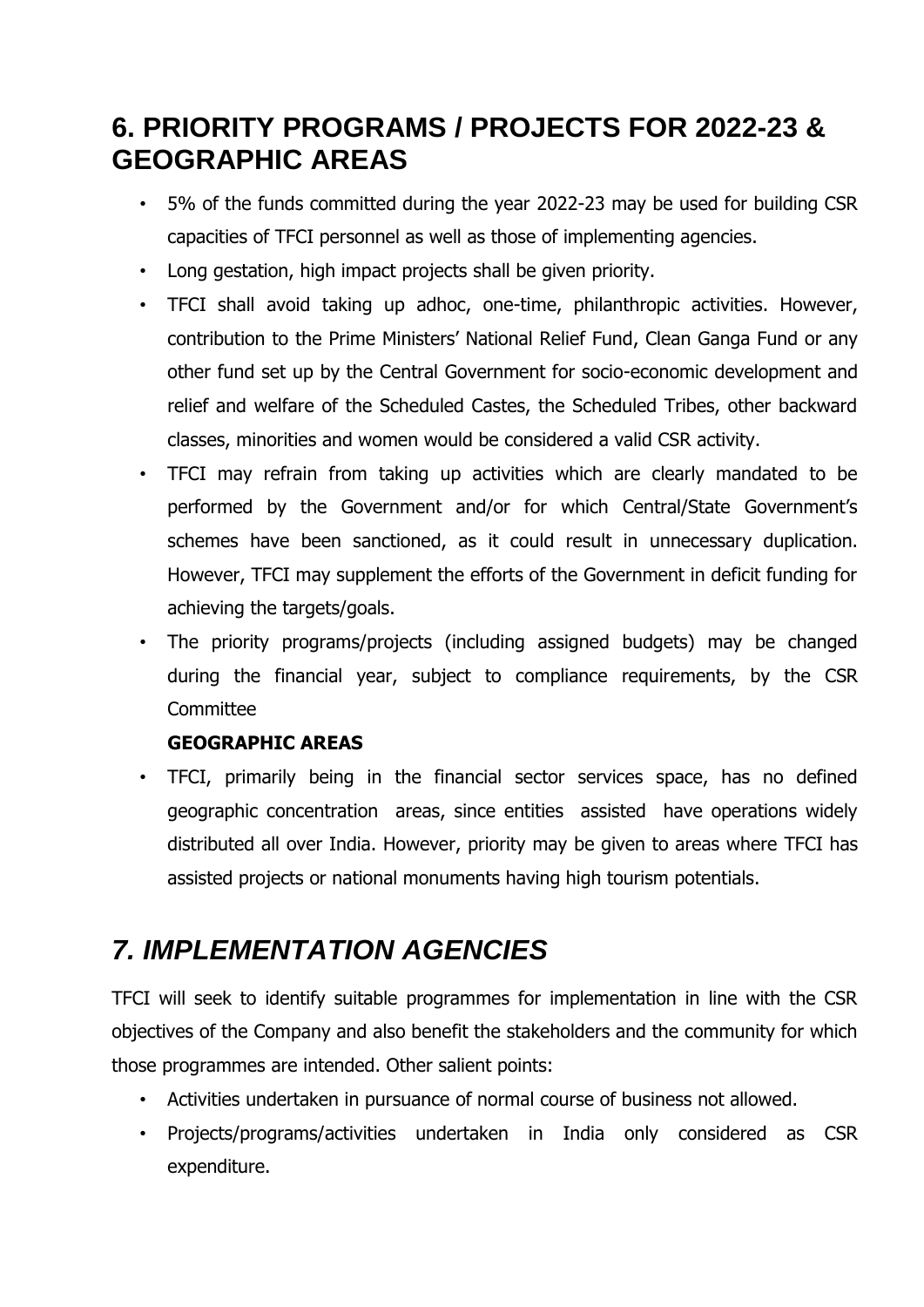- Benefits only to employees not eligible for CSR.
- 5% CSR budget allowed on building CSR capacities of personnel or those of implementing agencies with established track record of 3 years.

It may decide to undertake its CSR activities, approved by the CSR committee, through a registered trust or a registered society or a company established by the company or its holding or subsidiary or associate company under section 8 of the Act or otherwise. Provided that

- a) If such trust, society or company is not established by the company or its holding or subsidiary or associate company, it shall have an established track record or three years in undertaking similar programs or projects;
- b) The company has specified the project or programs to be undertaken through these entities, the modalities of utilization of funds on such projects and programs and the monitoring and reporting mechanism.

### *8. IMPLEMENTATION AND MONITORING:*

The CSR activities/projects and amount to be spent thereon shall be approved by CSR Committee, on the recommendation of MD/WTD. The implementation and monitoring of the approved CSR activities/projects would be undertaken by a committee of executives comprising MD/WTD, President and Company Secretary and would be reported to CSR Committee periodically.

In compliance with the Act and to ensure funds spent on CSR programs are creating the desired impact on the ground a comprehensive Monitoring and Reporting framework will be put in place. The monitoring and reporting mechanism is divided into three distinct areas:

- I. Programs Monitoring
- II. Evaluation
- III. Reporting and Documentation
- I. Programs Monitoring:
- (a) Programs monitoring mechanism will ensure:
- The CSR policy is implemented as per the Act and the Rules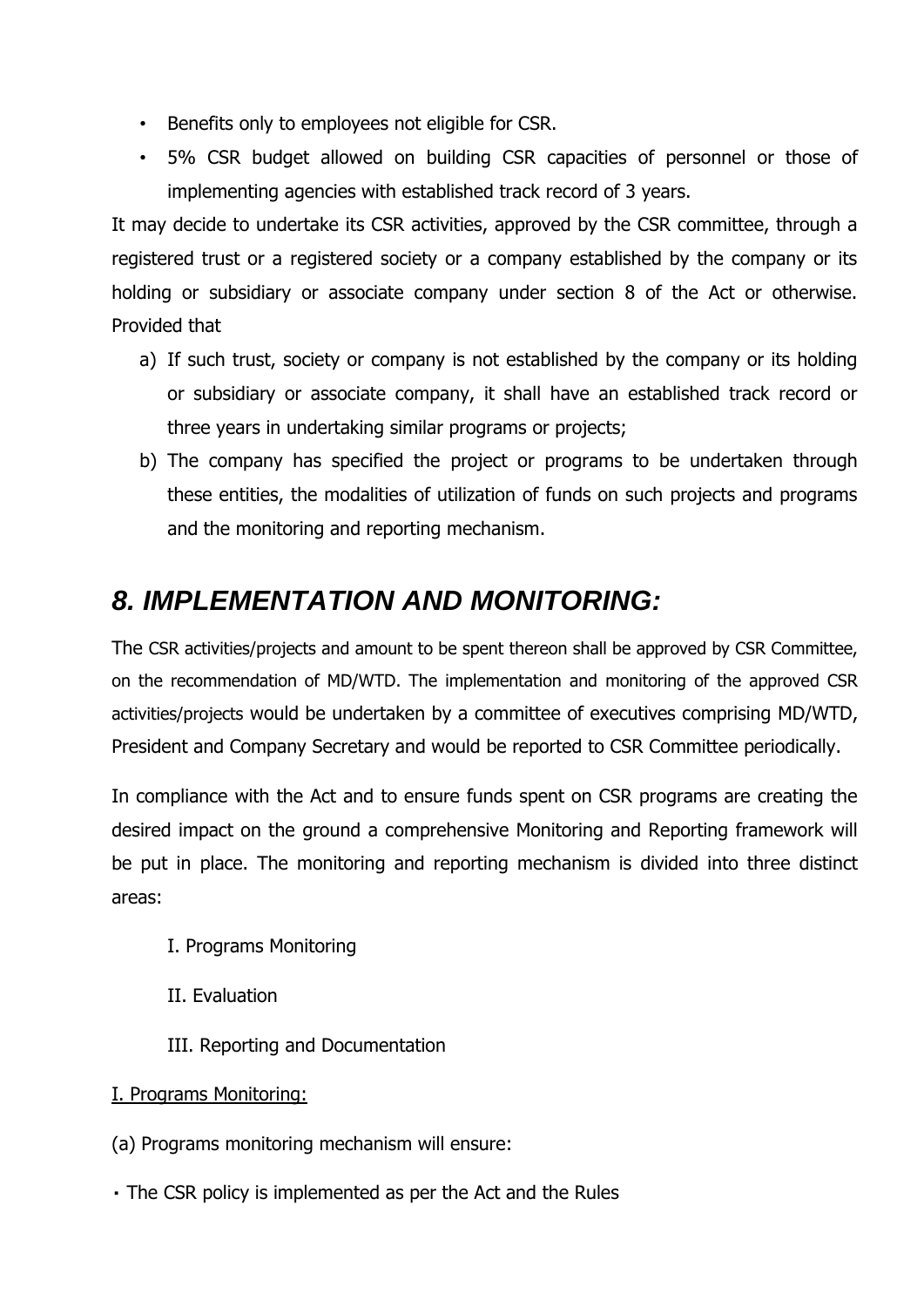• The CSR policy is implemented ensuring that all projects/programs as budgeted are duly carried out.

(b) CSR spends will be closely monitored and funds shall be released against verified utilizations as per the approved work plans. This may include field visits, comprehensive documentation, and regular interaction with beneficiary communities.

(c) CSR spends will be audited in an accountable and transparent manner.

(d) Reporting and review by the CSR committee and by the Board.

#### II. Evaluation:

(a) MIS for monitoring mechanism and evaluation plan will be put in place.

(b) Expected outcomes, outputs and inputs will be clearly defined for each program.

(c) There shall be clarity about the scope of the programs and the need before evaluations are undertaken.

(d) Third parties may be engaged to ensure objective assessment across baseline and end line parameters.

(e) MD/WTD shall be authorized to decide whether it will be internal, external or thirdparty Evaluation.

III. Documentation and Reporting:

The annual CSR report to be filed by the Company will ensure:

. CSR projects and programs are being properly documented.

• An MIS is maintained on expenditure across sectors and geographies and beneficiaries impacted. The MIS structure will be in alignment with the prescribed reporting format.

### *9. POWER FOR APPROVAL:*

The MD/WTD shall be authorised to approve proposals and the External Agency in terms of the empowerment accorded to him by the CSR Committee. CSR works may be done through: